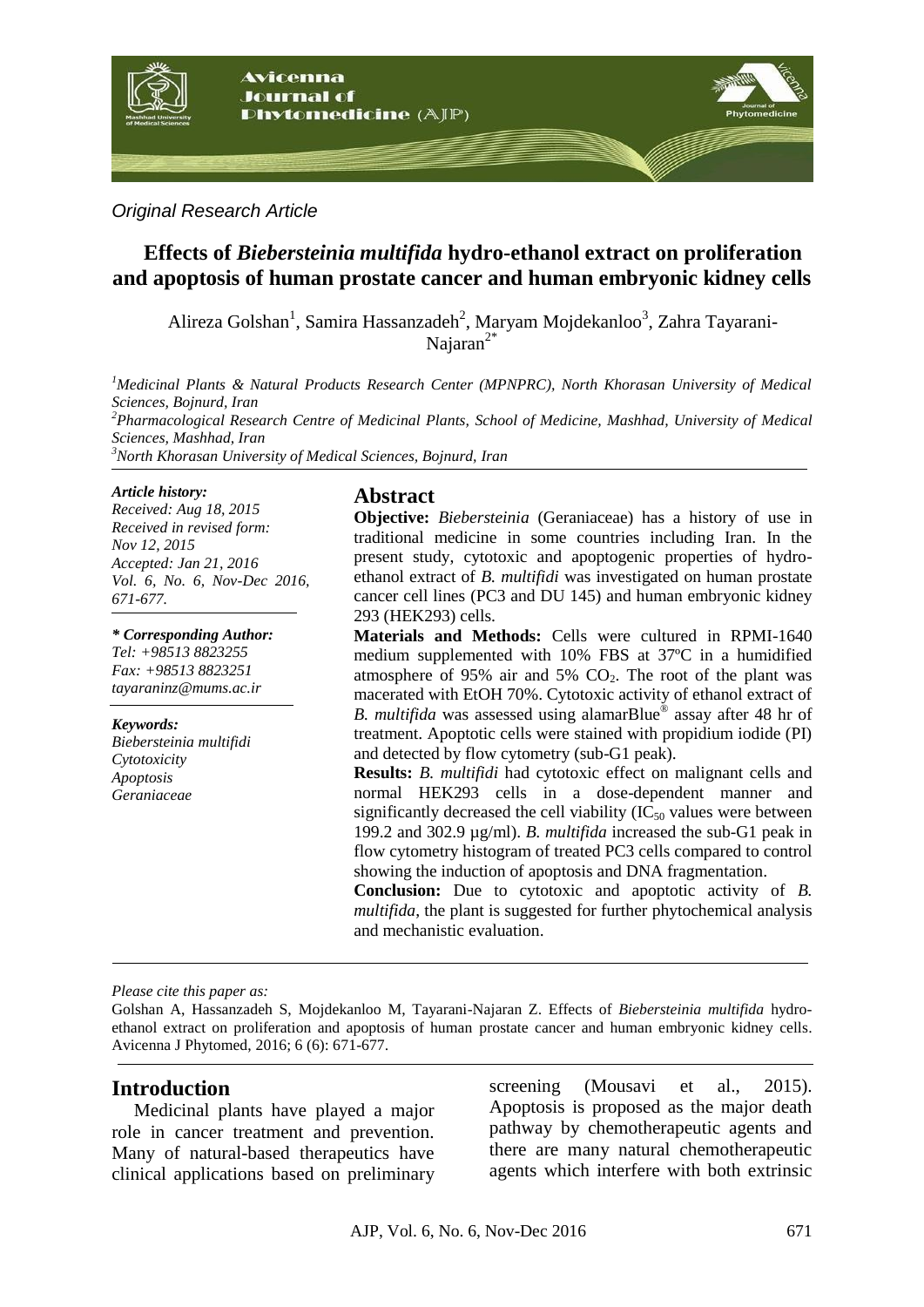and intrinsic pathways of apoptosis (Safarzadeh et al., 2014).

Geraniaceae family has five genera in Iran and *Biebersteinia* is one of them. *Biebersteinia* has four species in the world and *B. multifida* DC. is the only species which is grown in Iran (Janighorban, 2009). The plant is found in many provinces of Iran and also is found in Caucasia, central Asia, Afghanistan, Iraq and Lebanon. *B. multifida* has yellow flowers and thick root and is of 20-70 cm height (Muellner, 2011).

In traditional medicine, the roots of *B. multifida* is used to relieve muscle pain which may be attributed to antiinflammatory and analgesic properties of the plant (Farsam et al., 2000). Also, it is used for the treatment of children nocturia, phobia and anxiety (Monsef-Esfahani et al., 2013). It has been shown that *B. multifida* is effective in rehabilitating bone fractures and decreasing the severity of catatonia following treatment with antipsychotic drugs (Khakpour and Hadipour, 2008). Previously published data shows the presence of polysaccharides, peptide, alkaloids like vasicinone, and flavonoids including 7-glucosides of apigenin, luteolin, and tricetin, as well as 7 rutinoside of apigenin and luteolin in this plant (Greenham et al., 2001; Omurkamzinova et al., 1991). Vasicinone has been shown to be responsible for some of the pharmacological effects of the plant such as antioxidant and antihemolytic activities (Monsef-Esfahani et al., 2013; Greenham et al., 2001).

There are no reports on the apoptotic activity of *B. multifida* and the aim of this study was to evaluate the cytotoxic and apoptotic activity of the plant on DU 145 and PC3 as two human prostate cancer cell lines.

#### **Materials and Methods Reagents and chemicals**

AlamarBlue® (resazurin) was obtained from Sigma (Saint Louis, MO, USA). RPMI-1640 and fetal bovine serum (FBS) were bought from Gibco (Grand Island, NY, USA). Fluorescent probe propidium iodide (PI) was purchased from Sigma (Steinheim, Germany). All the solvents used for extraction were purchased from Caledon and Scharlau (Spain).

## **Plant Materials**

The roots of *B. multifida* were collected from Asadli valley (1340 m height) in Asadli, a village 30 km far from Bojnurd, Nourth Khorasan province, northeast of Iran. The plant was identified by Mr. Imani (Research Center of Natural Products Safety and Medicinal Plants). Voucher specimen (No. npmp45) was deposited in herbarium of North Khorasan University of Medical Sciences.

The root of the plant (100 g) was dried under standard condition away from light, powdered by electrical grinder and kept in freezer. For preparing the extract of the root, the maceration method with ethanol 70% was used. The obtained filtrate was then dried at 30-40ºC. This yielded 10.2 g of dry extract (10.2%) which was dissolved in dimethylsulfoxide (DMSO) and then was subjected to cytotoxic and apoptosis assays. The concentration of DMSO in sample test was lower than 0.05% (Ahmadzadeh et al., 2014).

## **Cell cultures**

The human prostate cancer cells (DU 145 and PC3) and human embryonic kidney 293 (HEK293) cells were maintained in RPMI-1640 medium supplemented with 10% FBS, penicillin 100 U/ml, and streptomycin 100 µg/ml at 37ºC in a humidified atmosphere of 95% air and  $5\%$  CO<sub>2</sub>. The stock solutions were prepared at 100 mg/ml in dimethylsulfoxide and kept at -20ºC.

For alamarBlue® assay, cells were seeded at  $10<sup>4</sup>$  cells per well into 96-well culture plates. For assay of apoptosis, cells were seeded at  $10^4$  cell per well onto a 24well plate. For each concentration and time course study, there was a control sample that remained untreated and received the equal volume of DMSO.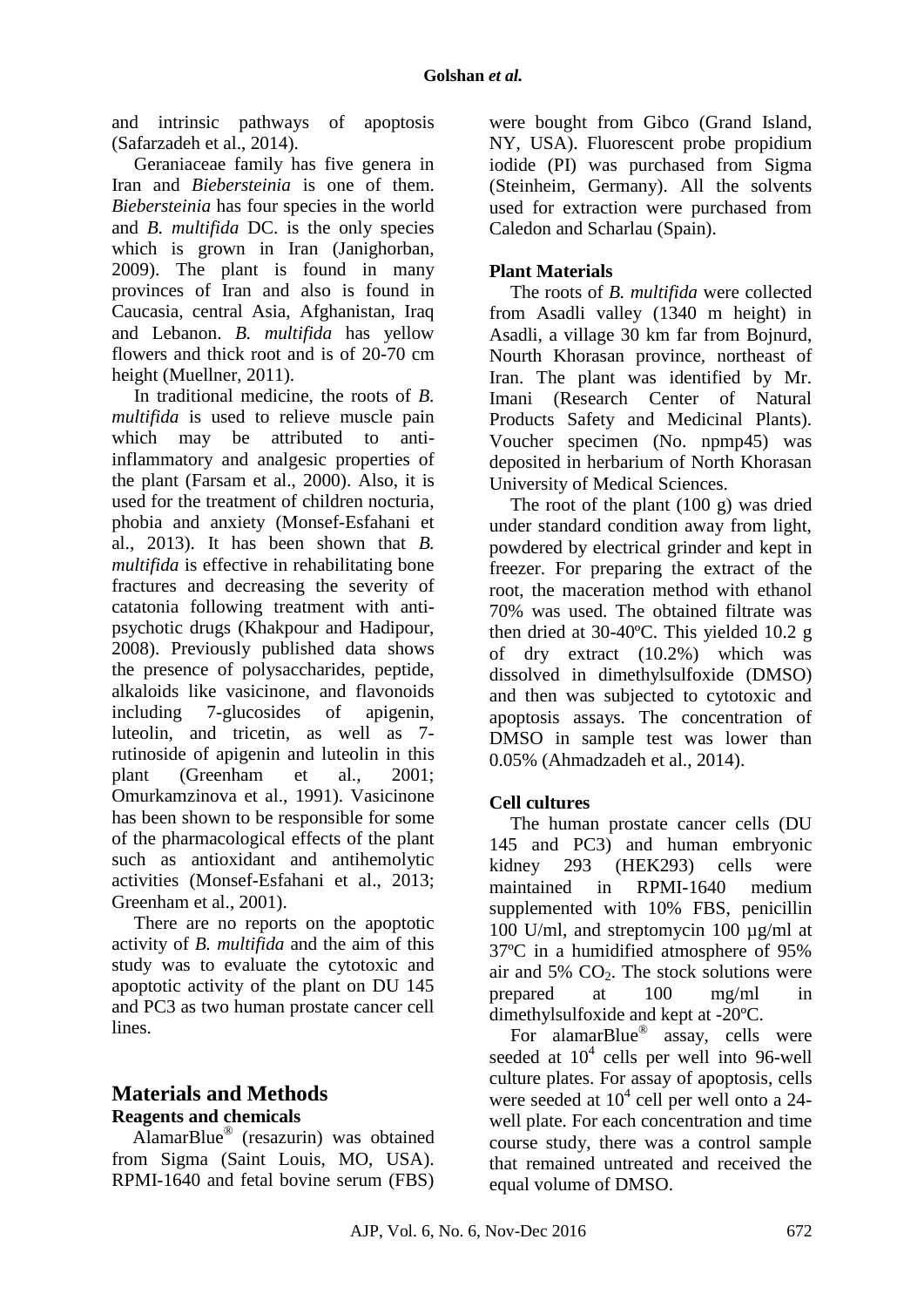## **Cell viability**

Resazurin, the active ingredient of alamarBlue® is an indicator which is reduced and converted to resorufin in live and healthy cells. This conversion changes the color of resazurin, a cell permeable redox indicator, from blue to the red and highly fluorescent compound named resorufin (O'Brien et al., 2000; Boozari et al., 2015).

Cells were treated with various concentrations of hydro-ethanol extract of *B. multifida*. After 44 hr incubation, alamarBlue® was added to each well and the absorbance was measured at 570 nm and 600 nm by a Synergy H4 Hybrid Multi-Mode Microplate Reader (BioTek, Winooski, USA).

The  $IC_{50}$  values of *B. multifida* extracts were calculated using Graph Pad Software (Graph Pad prism 5 software). Cell viability of three independent experiments each in triplicate was presented as mean ± SD.

## **PI Staining**

PI stained treated cells were evaluated by flow cytometry to analyze the apoptotic cells as represented by increased sub-G1 peak in the related histogram and compared to control (Nicoletti et al., 1991; Motaez et al., 2015). When stained with quantitative DNA-binding dye PI, DNA small fragments are lost in apoptotic cells incubated in a hypotonic phosphate-citrate buffer containing triton-X100 and will appear to the left of the G1 peak. Briefly, PC3 cells were treated with different concentrations (25, 50, 100 and 200 µg/ml) of hydro-ethanol extract of *B. multifida* for 48 hr. Floating and adherent cells were then harvested and incubated at 4°C for 4 hr in the dark with 400 μl of a hypotonic buffer (PI 50 μg/ml in 0.1% sodium citrate plus 0.1% Triton X-100) before flow cytometric analysis using a FACScan flow cytometer (Becton<br>Dickinson). Here, 10<sup>4</sup> events were Dickinson). Here, events were acquired with FACS.

## **Statistical analysis**

One way analysis of variance (ANOVA) and Bonferroni's *post-hoc* were used for data analysis. All results were expressed as mean  $\pm$  SD and p values below 0.05 were considered statistically significant.

# **Results**

#### **Inhibition of cell viability**

Inhibition of cell viability caused by hydro-ethanol extract of *B. multifida* was examined using alamarBlue® assay. The results showed that the hydro-ethanol extract of *B. multifida* decreased cell viability in a concentration-dependent manner (Figure 1) and significantly decreased the cell viability at the concentration of 125  $\mu$ g/ml and higher (p< 0.05). The concentrations hydro-ethanol extract of *B. multifida* inducing 50% cell growth inhibition  $(IC_{50})$  in PC3, DU 145 and HEK293 cells for are presented in Table 1. Doxorubicin at the concentration of 1 μM was used as the positive control which decreased the cell viability of DU 145 and PC3 cells to 17±3.1% and 55±6.3%, respectively.

Table 1. IC<sub>50</sub> values ( $\mu$ g/ml) for ethanol extract of *B. multifida* in PC3, DU 145 and HEK293 cell lines.

| <b>Cell Line</b> | $IC_{50}$ (µg/ml) | $IC_{50}$ range |
|------------------|-------------------|-----------------|
| PC3              | 299.5             | 250.3-358.4     |
| DU 145           | 302.9             | 2.50.4-366.5    |
| <b>HEK293</b>    | 199.2             | 176.5-224.9     |

## **Apoptosis induction by hydro-ethanol extract of** *B. multifida* **in PC3 and DU 145 cells**

The PC3 cells treated with 25, 50, 100 and 200 µg/ml hydro-ethanol extract of *B. multifida* for 48 hr, induced a sub-G1 peak in flow cytometry histogram compared to untreated control cells (Figure 2) which shows the significant apoptosis induction by the extract  $(p<0.05$  compared to control).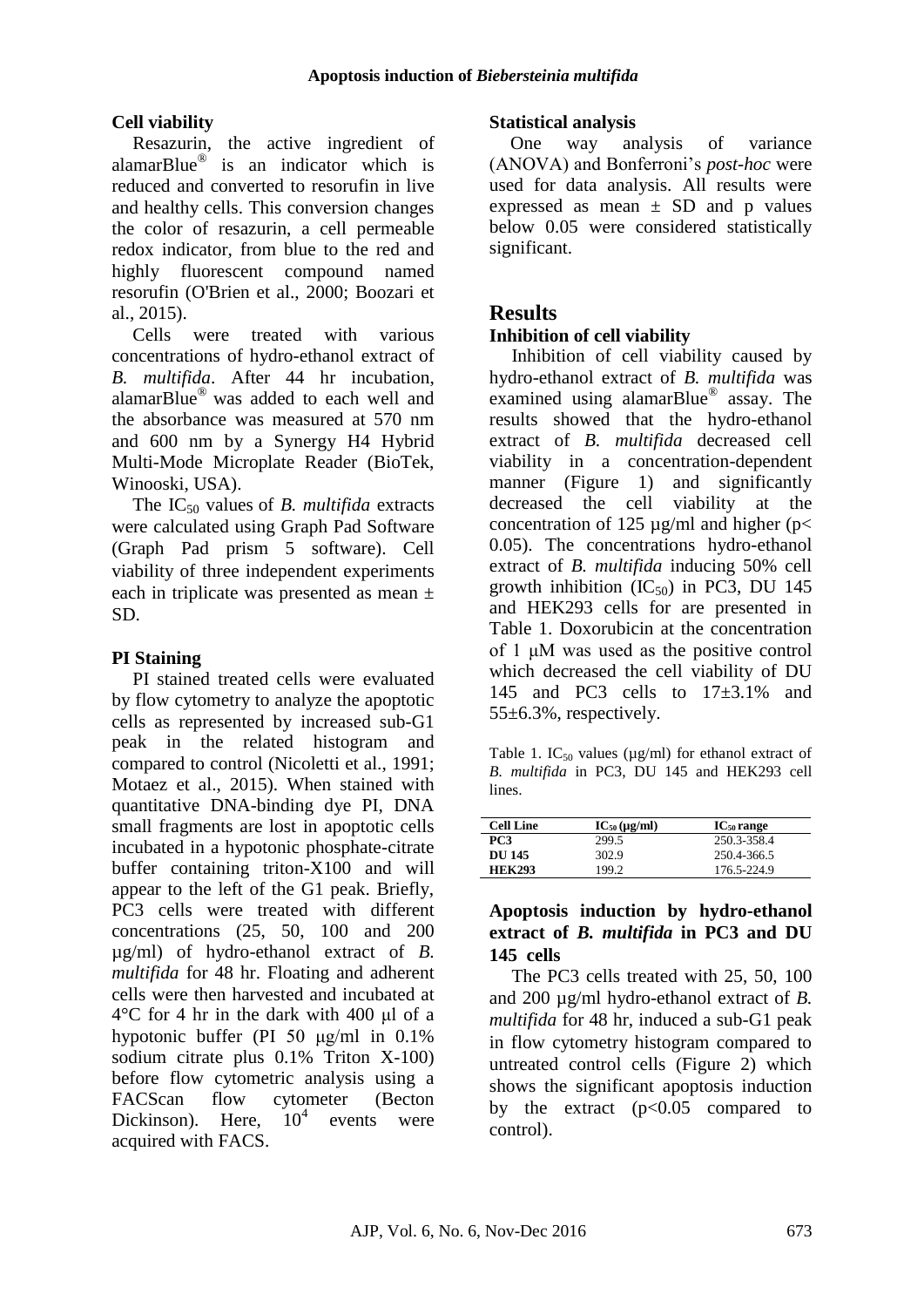

Figure 1. A) Dose-dependent growth inhibition of PC3, DU 145 and HEK-293 cells by hydro-ethanol extract of *B. multifida* (0, 7, 15, 30, 60, 125, 250 and 500 µg/ml) after 48 hr. Viability was quantitated by alamarBlue<sup>®</sup> assay. The doses inducing IC50 against PC3, DU145 and HEK-293 cells by hydro-ethanol extract of *B. multifida* were 299.5, 302.9 and 199.2 μg/ml, respectively. Doxorubicin (1 μM) was used as the positive control. Results are mean $\pm$ SD (n = 9). \*p <0.05, \*\*p <0.01 and \*\*\*p <0.001 compared to control.



Figure 2. A) Flow cytometry histograms of apoptosis assays by PI method in PC3 cells. Cells were treated with different concentration of hydro-ethanol extract of *B. multifida* (0, 25, 50, 100 and 200  $\mu$ g/ml) for 48 hr. Sub-G1 peak as an indicative of apoptotic cells, was induced in hydro-ethanol extract of *B. multifida*-treated but not in control cells. Treated cells exhibited a sub-G1 peak in PC3 cells in a concentration-dependent manner that indicates the involvement of an apoptotic process in hydro-ethanol extract of *B. multifida* -induced cell death. Results are representative of three independent experiments. ∗p <0.05, ∗∗p <0.01 and ∗∗∗p <0.001 compared to control.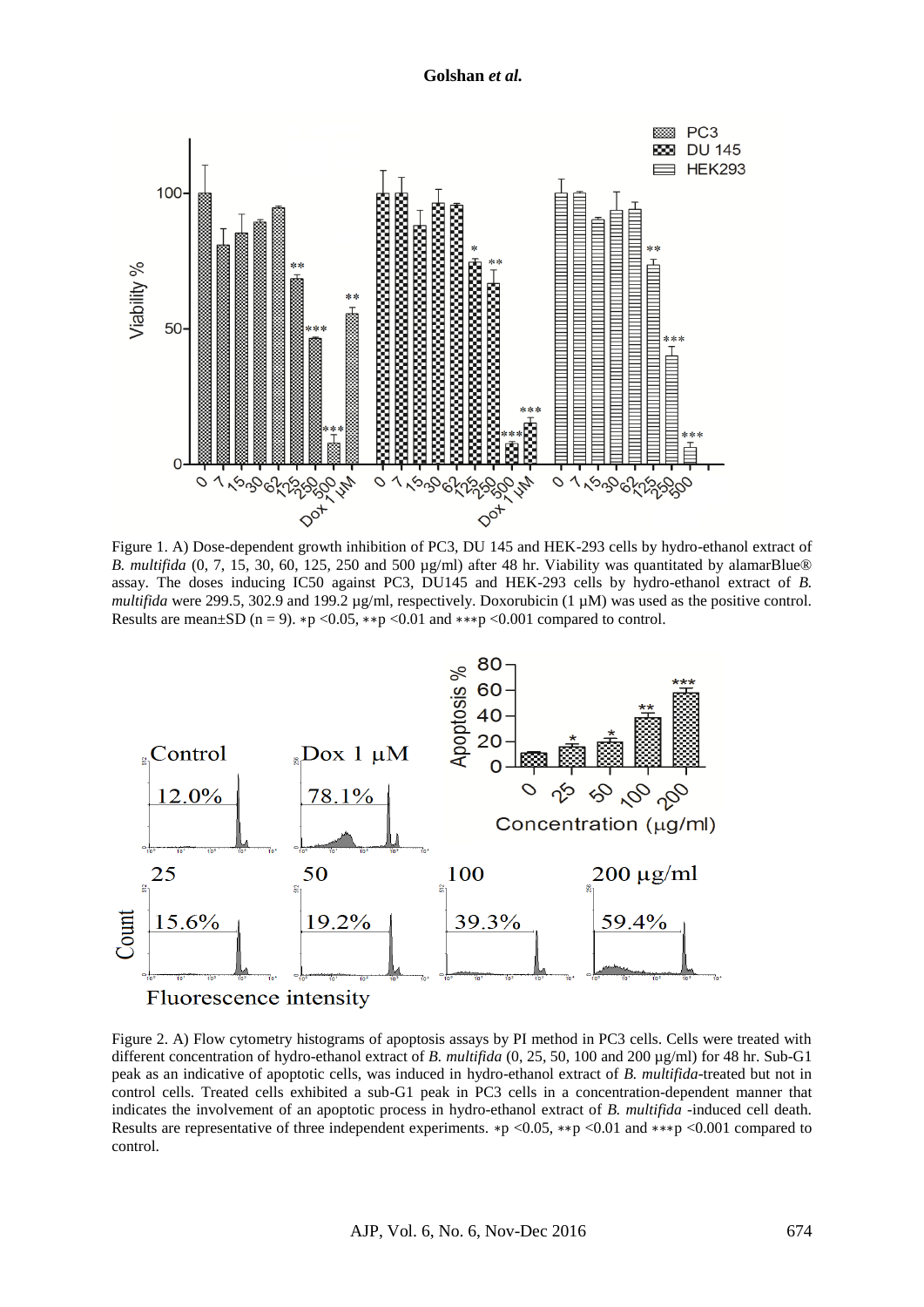# **Discussion**

Plants have been served as valuable sources of phytochemicals with various biological effects. Plants and phytochemicals are widely used in treatment of diseases including cancer. Screening of plant and phytochemicals has led to identification of some of the famous groups of chemotherapeutics like taxanes, camptothecins, podophyllotoxins and vinca alkaloids (Fulda, 2010). In this study, we investigated the putative cytotoxic activity of hydro-ethanol extract of *B. multifida* on PC3, DU 145 and HEK293 cells. After searching for cytotoxic activity of the plant, the apoptotic activity was also explored on PC3 cells. At a range of 0-500 μg/ml, after 48 hr of treatment, the extract decreased the viability of cells in a dose-dependent manner in treated cells. The apoptotic activity was verified in PC3 cells at concentrations of 25, 50, 100 and 200 μg/ml. The subG1 peak in treated cells was increased in a dose-dependent manner which shows the involvement of apoptosis in cytotoxic activity of *B. multifida.* 

Literature search shows that *B. multifida* has been investigated for different biological activities. Hashem Dabaghian et al. reported that the plant has anticancer potential as the ethanolic extract of *B. multifida* has the ability to prevent the reverted mutations in antimutagenicity test. They also showed the cytotoxic activity of *B. multifida* in human leukemia pre B-cells (Hashem Dabaghian et al., 2014). In similar evaluation of methanol extract of 15 Iranian medicinal plants including *B. multifida*, the plant showed cytotoxic activity on MCF-7, HepG2 and WEHI cells (Sahranavard et al., 2009). In this study, apoptosis-inducing activity of the plant has been showed for the first time.

When evaluated for antioxidant activity, the radical scavenging activities of the essential oil and methanol extract of fruits of *B. multifida* were superior to some other essential oils and extracts tested for this

purpose. Additionally, *B. multifida* could effectively inhibit the oxidation of the linoleic acid comparable to butylated hydroxytoluene, curcumine and ascorbic acid (Amiri, 2009). It is reported that different levels of antioxidant and antihemolytic activities of *B. multifida* may be attributed, at least in part, to the presence of phenols and flavonoids in the extracts (Nabavi et al., 2010). Phytochemical studies showed that *B. multifida* consists of neutral polysaccharides named glucans A, B, and C (Arifkhodzhaev et al., 1985; Arifkhodzhaev and Rakhimov, 1993, 1994) and alkaloids (Kurbanov and Zharekeev, 1974). In this regard, biological activities reported for *B. multifidi* may be associated with the presence of phenols, flavonoids and alkaloid contents of the plant. This study reported the cytotoxic and apoptotic activity of *B. multifida*. The range of  $IC_{50}$ values for the plant was between 199.2 and 302.9 µg/ml hydro-ethanol extract. Although there are some reviews which suggested that active cytotoxic plants should have IC50s lower than 100  $\mu$ g/ml on cancer cells (Taylor et al., 2014) but there are some active phytochemicals like artemisinin, artesunate and artenimol-R which have been purified from the plants with  $IC_{50}$ s higher than the acceptable range (Efferth et al., 2011; Ericsson et al., 2014; Jansen et al., 2011). In a cytotoxic evaluation of *Artemisia annua* L., authors reported "The range of  $IC_{50}$  values for HeLa cancer cells was 54.1-275.5 μg/ml for dichloromethane extracts and 276.3- 1540.8 μg/ml for methanol extracts" (Efferth et al., 2011).

Fifty two and fifty three compounds were identified in two independent studies from the essential oil of *B. multifida* after hydrodistillation and gas chromatography which mainly includes (E)-nerolidol, hexadecanoic acid, phytol, and 6,10,14 trimethyl-2-pentadecanone (Ahmadzadeh Sani et al., 2015; Kamali et al., 2014; Javidnia et al., 2010). α-Pinene and 6,1,14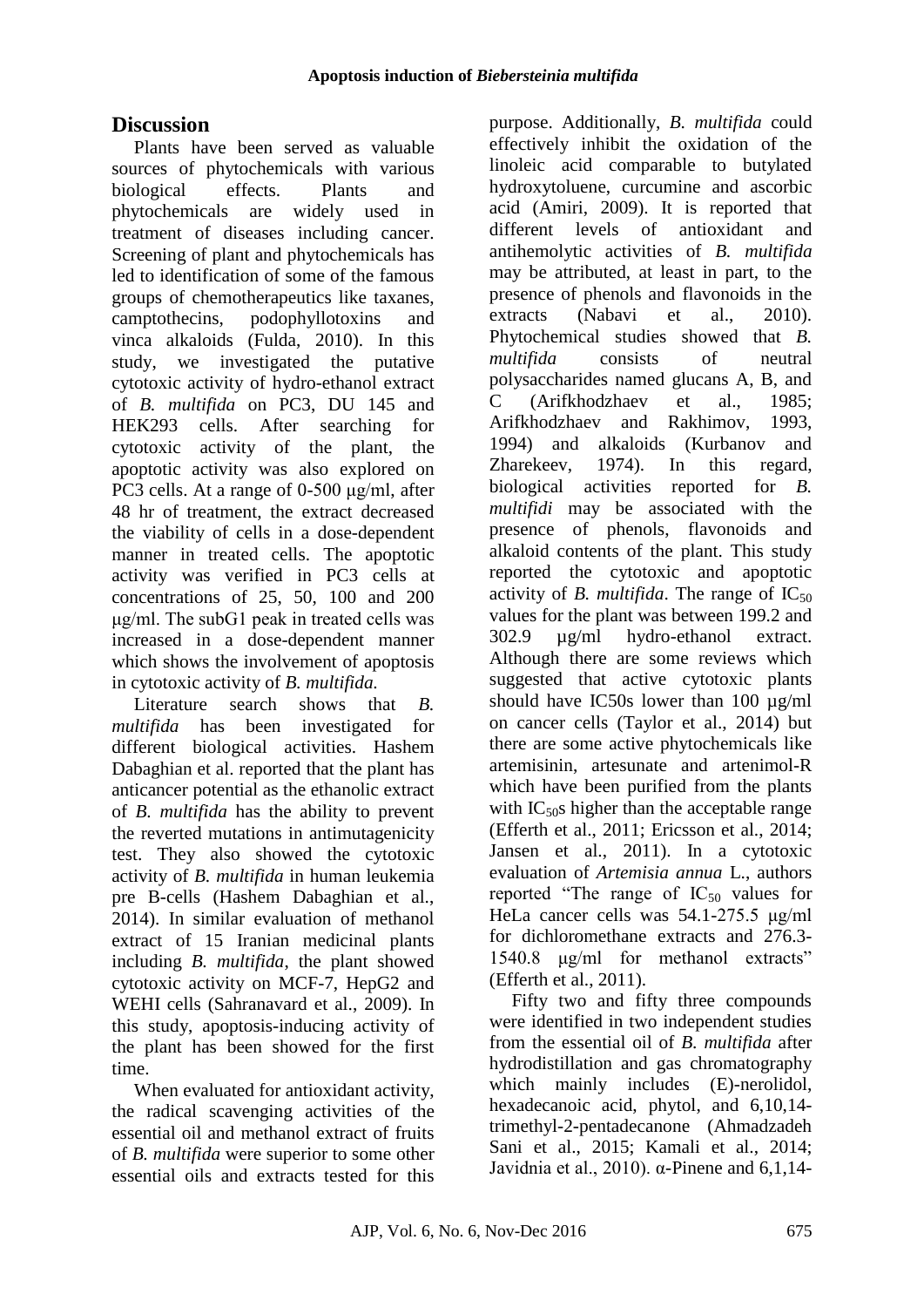trimethyl-2-pentadecanone were also reported as major components of the essential oil in another study (Akhlaghi et al., 2009).

Deregulation of apoptosis in cancer cells has been proposed as the underling mechanism of tumor growth and invasion. Agents interfere with enzymes and proteins which contribute to apoptosis cascade are widely investigated as chemotherapeutics. Apoptosis-enhancing plants and chemicals are classified as putative cancer preventive or therapeutics (Tayarani-Najaran et al., 2014). Once the cytotoxic activity of *B. multifidi* verified in AlamarBlue® assay, the plant was investigated for potential apoptotic activity. Although the cytotoxic activity of the plant was higher in HEK293 cells, but this is preliminary study and further studies are recommended to compare its malignant and normal cell toxicity. PI staining of the cells treated with *B. multifidi* showed the apoptotic activity of the plant. *B. multifidi* increased the sub G1 peak of treated cells and can be introduced as an apoptosis-enhancing plant. However, further mechanistic investigation will reveal the exact underling mechanisms. Analytical studies to investigate the phytochemicals responsible for biological activity of the plant should also be done in future. In conclusion, although the plant did not show selective cytotoxic activity on cancer cells but it merits further investigation for elucidation of its bioactive cytotoxic compounds.

#### **Acknowledgements**

This work was supported by grants from North Khorasan University of Medical Sciences and Research Affairs of Mashhad University of Medical Sciences.

## **Conflict of interest**

There is no conflict of interests.

# **References**

Ahmadzadeh Sani T, Golmakani E, Mohammadi A, Feyzi P, Kamali H. 2014. Optimization of pressurized hot water extraction on the extract yield and antioxidant activity from *Biebersteinia multifida* DC using a modified supercritical fluid extractor. J Supercrit Fluids, 94: 130-137.

- Akhlaghi H, Shafaghat A, Mohammadhosseini M. 2009. Chemical composition of the essential oil from leaves of *Biebersteinia multifida* DC. growing wild in Iran. J Essent Oil Bear Pl, 12: 365-368.
- Arifkhodzhaev AO, Arifkhodzhaev KA, Kondratenko ES. 1985. Polysaccharides of saponin-bearing plants. II. Isolation and characterization of the polysaccharides of *Biebersteinia multifidi*. Chem Nat Compd, 21: 714-716.
- Arifkhodzhaev AO, Rakhimov DA. 1993. Polysaccharides of saponin-bearing plants. IV. Structure of glucans A, B, and C of *Biebersteinia multifidi.* Chem Nat Compd, 29: 151-153.
- Arifkhodzhaev AO, Rakhimov DA. 1994. Polysaccharides of saponin-bearing plants. V. Structural investigation of glucans A, B, and C and their oligosaccharides from *Biebersteinia multifida* plants. Chem Nat Compd, 30: 655-660.
- Boozari M, Mohammadi A, Asili A, Emami SA, and Tayarani-Najaran, Z, 2015.Growth inhibition and apoptosis induction by *Scutellaria pinnatifida* A. Ham.on HL-60 and K562 leukemic cell lines. Inviron Toxicol Pharmacol, 39:307- 312.
- Efferth T, Herrmann F, Tahrani A, Wink M. 2011. Cytotoxic activity of secondary metabolites derived from *Artemisia annua* L. towards cancer cells in comparison to its designated active constituent artemisinin. Phytomedicine, 15;18: 959- 69.
- Ericsson T, Blank A, von Hagens C, Ashton M, Äbelö A. 2014. Population pharmacokinetics of artesunate and dihydroartemisinin during long-term oral administration of artesunate to patients with metastatic breast cancer. Eur J ClinPharmacol, 70:1453-63.
- Farsam H, Amanlou M, Dehpour AR and Jahaniani F. 2000.Antiinflammatory and analgesic activity of *Biebersteinia multifida* DC. root extract. J Ethnopharmacol, 17: 443-447.